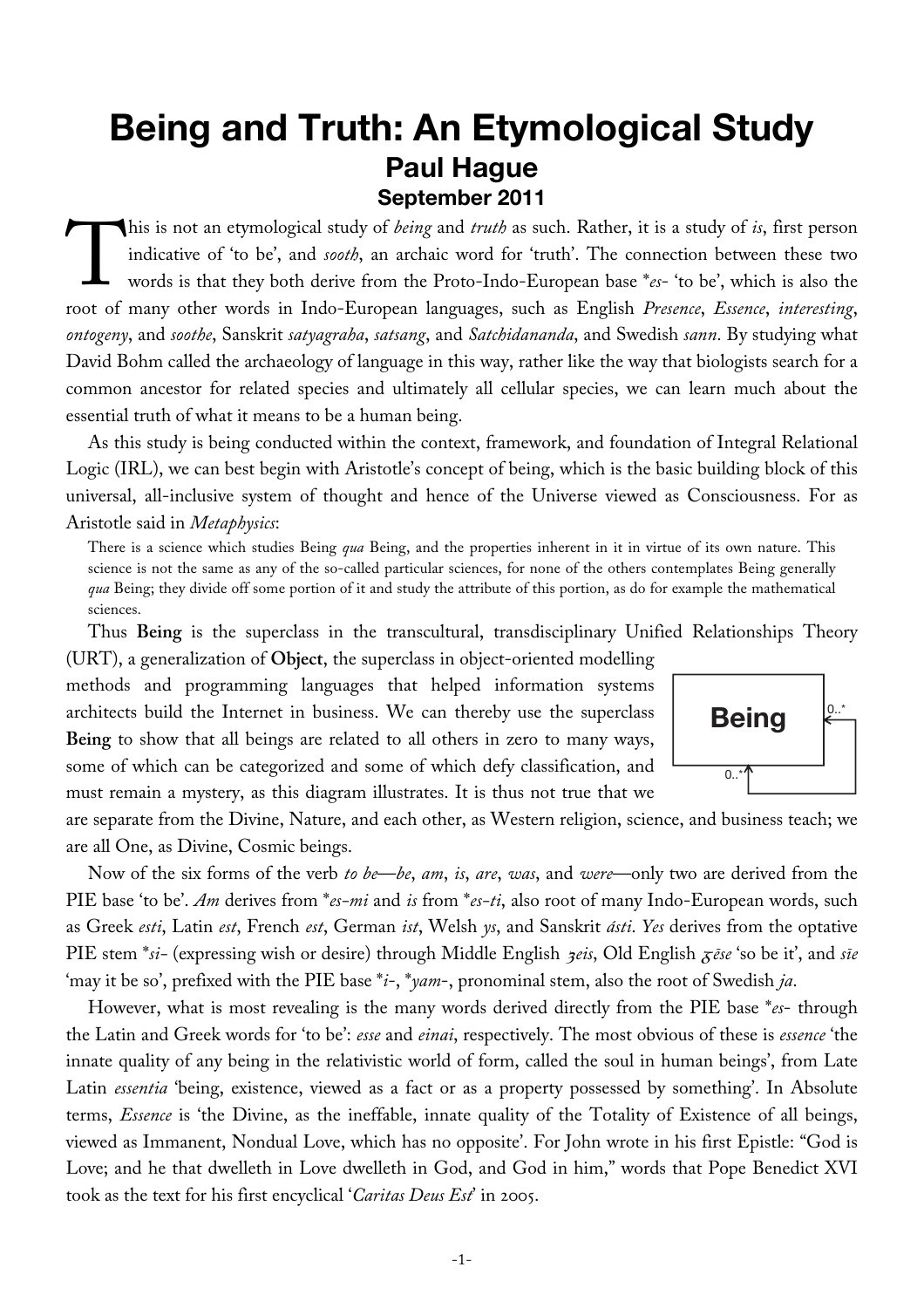*Essential* also derives from *essentia*. So what is essential for us as human beings is that there is no separation between humanity and the Divine, for otherwise we cannot be grounded in Love, the Divine Essence we all share as our True Nature. For the native English word for *nature*, from Latin *nasci* 'to be born', is *kind*. Kindliness—*karunā* 'compassion' in Buddhism—is thus essential if we are ever to live in love, peace, and harmony with each other.

Also in Absolute terms, throughout human history, many have sensed an immanent, transcendent Presence, from Latin *præsentia* 'presence', participle of *præesse* 'to be before', from *præ* 'before' and *esse* 'to be'. Thus *Presence* means 'before being' or 'prior to existence', which human beings have had great difficulty in fully understanding during the millennia, leading to much fear and denial. But when we form the concept of the Absolute in exactly the same way as all other concepts in the relativistic world of form, as in IRL, then we can know, with absolute certainty, that all forms in the Universe, whether they be physical or nonphysical, ultimately emerge from Presence in the Eternal Now, through the creative power of Life.

The noun *present* also indicates this, for one of its many meanings is 'now', a moment of time between past and future, looking at time horizontally. But if we look at the Timeless in the vertical dimension of time, as in this diagram, the Present is another name for the Eternal Now. A further meaning of *present* is 'something presented, as a gift' from the verb *to present* 'to make a gift to'. Again in Absolute terms, the Present is the Datum of the Universe, from the Latin *datum* 'that which is given', neuter past participle of *dare* 'to offer, give', also root of *donor* and *endow* among several other words. So the Divine is the Donor of our bodies and of everything we might create in the relativistic world of form, especially important to remember in this Information Age, when



we recognize that information is data with meaning. For to make information and symbolic knowledge like trademarks, patents, and copyright—a property that we can own through intellectual property laws is a violation of the fundamental laws of the Universe.

The ancient Greeks had some sense of the inner nature of all beings, encapsulated in the word *quintessence*, from the Latin translation of *pemptē* 'fifth' and *ousiā* 'being, essence', "thought to be the substance of the heavenly bodies and latent in all things". This fifth essence or element was the aether, from Latin *æther*, "the pure essence where the gods lived and which they breathed", from Greek *aither* 'pure, fresh air', in contrast to fire, air, earth, and water, the basic building blocks of the Universe for the ancients and even some today. Today, this notion of an underlying Essence is reappearing as dark matter and dark energy in physical cosmology and as the zero-point field in quantum physics. But few yet seem to recognize the Presence of the Divine in these hypothetical concepts.

Another compound of *esse* has led to the English transitive verb *interest*, after the noun *interest*, from Latin *interest* 'it makes a difference, concerns, matters, is of importance', third person singular indicative of *interesse* (used directly as a noun in Middle English) 'to be between, take part in', from *inter* 'between' and *esse* 'to be'. So what is interesting, important, and essential is not the interest that banks receive in today's debt-driven, divisive economy, or more generally things in themselves, but the *relationships* between entities, a word also derived from *esse*. For meaningful relationships, a generalization of the physicists' concept of fields, are what makes the world go round. In contrast, reductionist scientists,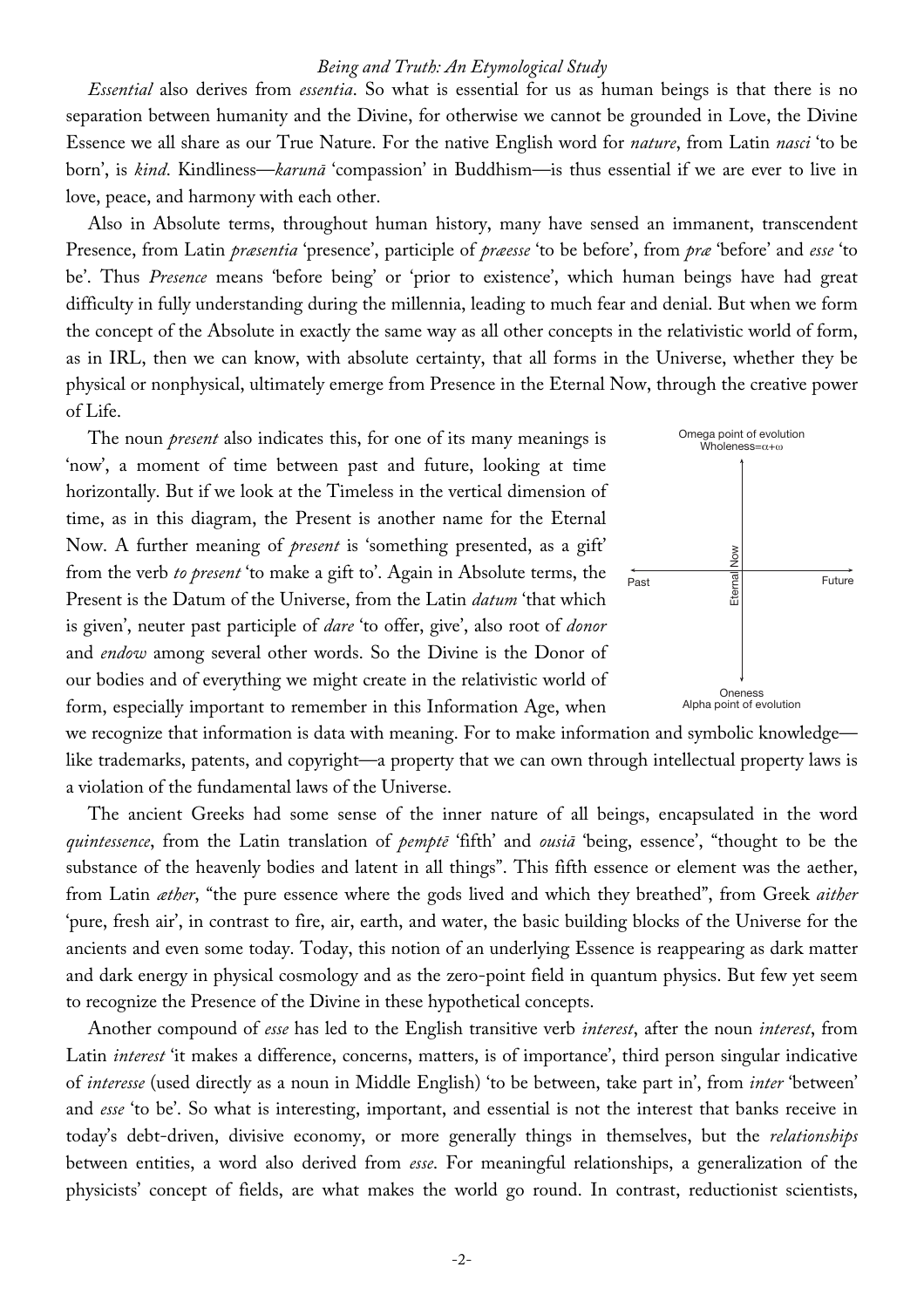focused on objects rather than the relationships between them, throw the interesting associations and connections away!

English words that have evolved from the Greek *ont-* 'being', present participle of *einai*, include *ontology* 'the science or study of beings' and *ontogeny* 'the growth of individual beings', in contrast to *phylogeny* 'the development of the race or species'. Other compound words that have evolved from Greek *ousiā*, which could also mean *substance*, literally 'that which stands under', are Greek *homoousian* 'of same essence, of one substance' and *parousiā* 'presence'. The true meanings of these words have been clouded in Christian theology, which we come back to at the end.

While there are many other English derivatives of Latin *esse*, let us now turn to the participial PIE base *\**e*s-ont-,* becoming *\*sont-* 'being, existing', hence 'real, true'. This gave rise to Old English *sōth* 'real, true', which became the archaic *sooth* with the same meaning. The original meaning of *soothsayer* was therefore 'one who speaks the truth', now obsolete. Today, the main meaning of *soothsayer* is 'one who claims to be able to foretell events or predict the future; a seer', like a prophet, someone who speaks from the Divine. The original meaning of *soothe* was thus 'to prove or show (a fact, statement, etc.) to be true', also now obsolete. The modern sense of *soothe* 'to quiet, calm, comfort' developed from this meaning, for to uphold the truth, to corroborate, support, confirm or encourage a person by assent or approval led people over the centuries to see that telling the truth could help people become calm or quiet, even though this might feel uncomfortable for those who are not yet ready to face the truth of human existence: we are all conceived and born to die, both as individuals and as a species.

We can see how to come to peaceful terms with this inevitability by looking at the Sanskrit derivative of \**sont*-: *sat-, sant-,* 'existing, true, virtuous', cognate with Swedish *sann* 'true'. The best known words that have derived from this Sanskrit root are Mohandas Ghandi's *satyagraha* 'truth force' and *bodhisattva* 'one whose essence is enlightenment', from *bodhi* 'perfect knowledge', from PIE base \**bheudh*- 'to be aware, to make aware', also root of *bid*, *forbid*, *bode* 'to be an omen', *ombudsman*, and *Buddha*, and *sattvam* 'essence, being'. A less familiar cognate to the general public is *satsang* 'an assembly of seekers of the Truth who gather around a spiritual teacher for reflection on the ancient wisdom'. The morpheme *sang* is cognate with *sangha* 'a Buddhist community living together for spiritual synergy and mutual support', from PIE base \**ksun* 'together, with', also root of *symbol*, *synoptic*, and *soviet*, corresponding to *cum* in Latin.

Like many English words that have both a mundane and mystical meaning, Sanskrit *Sat* could also mean 'Absolute, Eternal, Unchanging Being', the first syllable in *Satchidananda*, from *sat* 'being', *Chit* 'Absolute Consciousness', and *Ananda* 'bliss, absolute joy'. In Hinduism, *Satchidananda* is used to inspire the intuition of the seeker of liberation (*moksha*), which is Ineffable, quite impossible to express in words. Thus *Satchidananda* denotes the great joy of living freely in the bliss of Nondual Consciousness, knowing that there is no such thing as free will in a Universe in which we are all One Whole, not separate from the Divine, Nature or each other for an instant.

The PIE base of *be* itself is *\*bheu*- 'to be, exist, grow', which throws up some more interesting associations. From \**bhu*- comes *build* and *physics*, from Latin *physica*, from Greek *ta phusika* 'the natural things'—the collective title of Aristotle's physical treatises—from *phusis* 'birth, origin; nature, inborn quality; creative power', from *phuein* 'to grow, to bring forth'. So the true physicist or natural philosopher 'lover of wisdom' is someone who searches for the essence or origin of things before they begin to grow and ultimately for the Essence or Origin of the Universe. And from the suffixed form \**bhu*-*tu*- comes *future*, from Latin *futūrus* 'that is to be', the future participle of *esse*.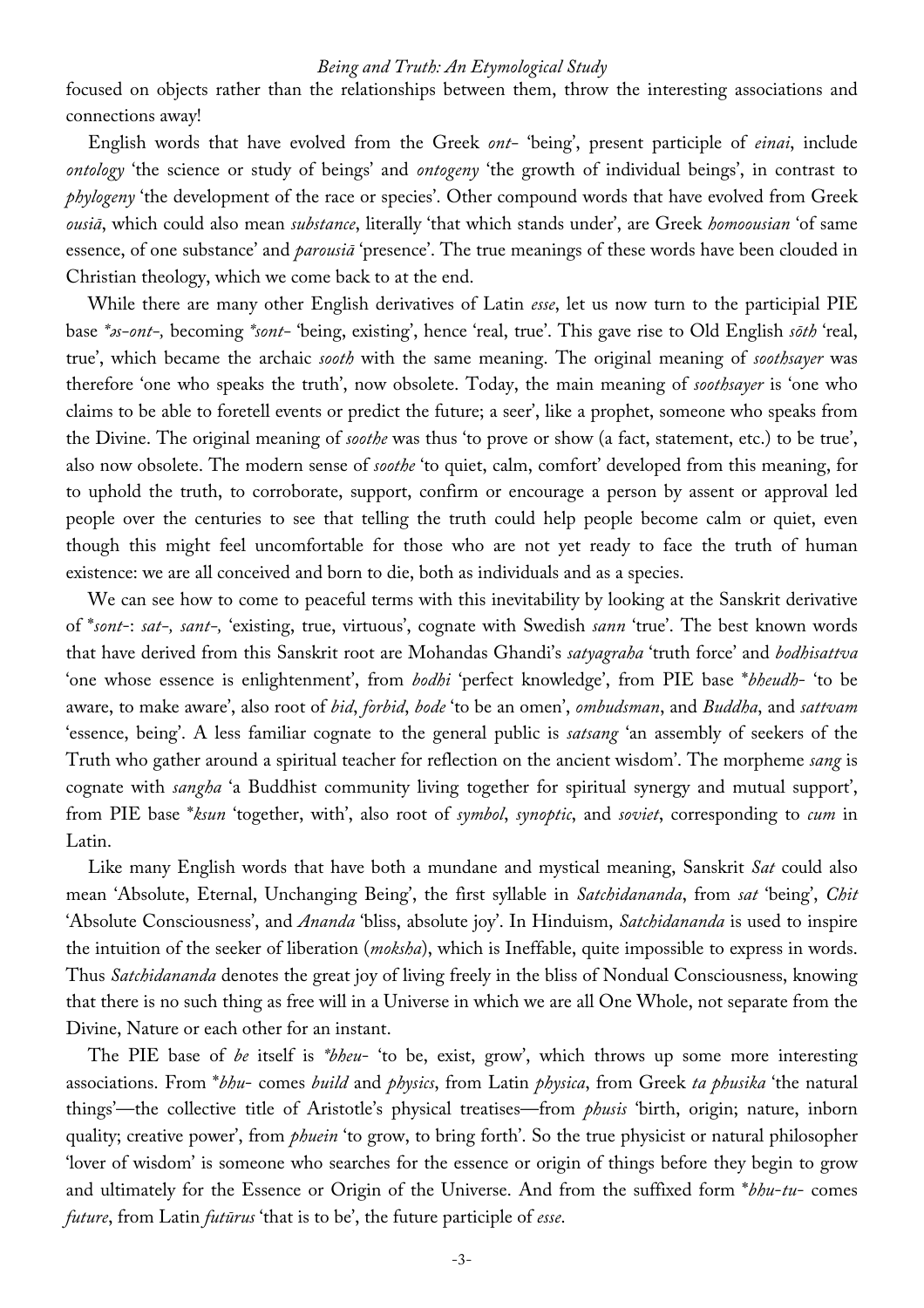From \**bhū*- comes *bower* 'dwelling space', *neighbour* 'one who lives near', and *bylaw* 'the law of a settlement', cognate with Swedish *by* 'village', the suffix of many English place names where the Vikings settled, such as Whitby and Grimsby, among the villages that grew into towns. The suffixed form \**bhūlo*- has led to *phylogeny* 'the development of the species', from Greek *phūlon* 'tribe, class, race'. So, in the abstract, *ontogeny* and *phylogeny* both mean 'the growth of being'.

Of the other forms of *to be*, *are*, like Swedish *är* 'am, are, is', derives from Proto-Germanic \**ar*-, cognate with Latin *orīrī* 'to arise, be born, come to be, come into existence', also root of *origin*, *orient* 'where the sun rises', *rise*, and *earnest*, from PIE base \**er*-, \**or*- 'to move, set in motion'. The past tenses *was* and *were* have a PIE base \**wes*- 'to dwell, live, remain', also root of *wassail*, literally 'to be healthy', and presumably Swedish *vara* 'to be'.

For completion, *truth* derives from Old English *trīewth*, *trēowth* 'faithful, loyal, trustworthy', from PIE base \**deru*- 'to be firm, solid, steadfast', hence specialized senses 'wood, tree', the semantic link being the firmness or steadfastness of oaks and suchlike trees, which is also a derivative. Other cognates are *trust*, *betroth*, *endure*, and Swedish *trygg* 'safe, secure'. The meaning of *true* as 'in accordance with the facts' was a secondary development in Middle English in the thirteenth century. It is not surprising therefore that Jesus said, "And you shall know the Truth, and the Truth shall make you free." For when we know the Truth, with a capital *T*, we feel safe and secure, free of anxiety about what might happen in the future, for the past, on which these fears are based, has disappeared.

We can see from this short etymological study that being is the most fundamental of all concepts; in Absolute terms, the one on which the Truth is based, and from which the entire world of form emerges. It is thus a fundamental misconception to believe that atoms, or their constituent subatomic particles, are the basic building blocks of the Universe. So why do governments fund CERN's Large Hadron Collider (LHC) with many billions of euros, searching for that which doesn't exist—the so-called God particle?

The great tragedy facing much of humanity today is that we have thus lost touch with Reality, with our Divine Essence, a perilous predicament that arises as much from religious and economic beliefs, as from scientific ones. For as Ernest Becker described in the Pulitzer prize-winning *The Denial of Death* from 1973, much human learning and behaviour is determined by the fear of mortality, the root cause of the Holy wars—wars about the Whole—throughout humanity's conflict-ridden history. But more than this. As the much-prized documentary *Flight from Death: The Quest for Immortality*, released in 2003, well describes, this subconscious or even unconscious fear governs our daily relationships, especially in association with people who we perceive to be different from ourselves. For they can be seen as a threat to our precarious sense of identity and security as separate beings, and hence people to kill, or at least diminish through ridicule and many other means. Abraham Maslow called this inhibiting behaviour the 'Jonah Syndrome'. Not only do we hesitate to realize our fullest potential, we also attempt to prevent others doing so.

The fundamental cause of these conflicts, in the West and Middle East, at least, is the monotheistic belief that God is other, that there is a great gulf between humanity and the Divine that can never be bridged—the first pillar of unwisdom in the URT. The one exception to this principle, in orthodox Christianity, is that Jesus, alone, was Divine, expressed in the Nicene Creed, formulated in 325, as *homoousian*, from Greek ó*mos* 'same' and *ousiā* 'being, essence', intended to rebuff the Arian doctrine of *heteroousian*, from é*teros* 'different', in which Newton secretly believed, despite being Lucasian professor of mathematics at Trinity College, and the semi-Arian doctrine of *homoiousian*, from ó*moios* 'like, similar'.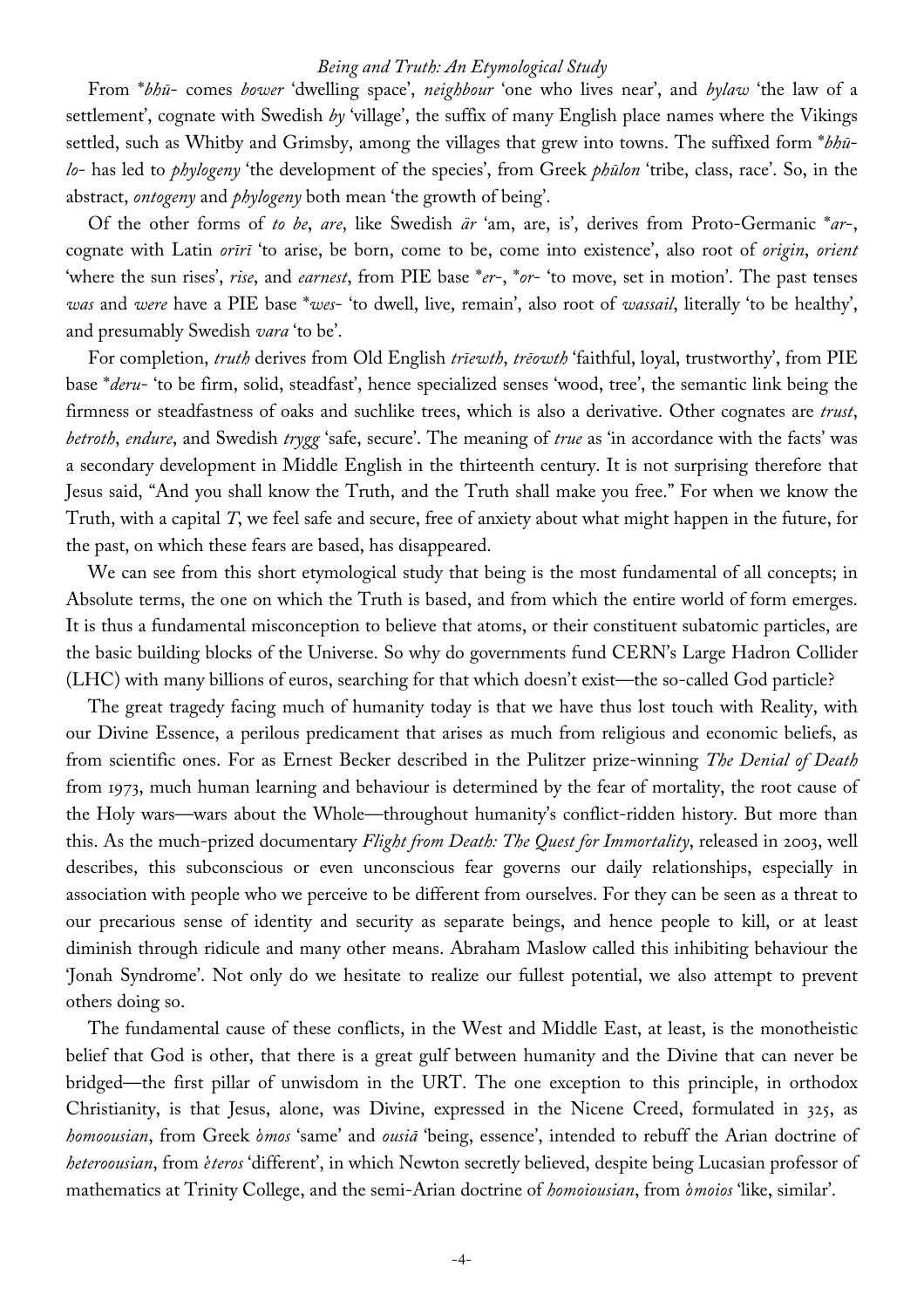In Christian theology, *homoousian* denotes "the divine nature or essence of which the three Persons of the Trinity are one", Persons here being God, Son, and even Holy Spirit. Curiously, in early Christian writings until the fourth century, an alternative to *ousiā* was *hypostasis*, from ú*po* 'under' and *stasis* 'standing, position, state' meaning 'substantial reality', that which stands under, like Latin *substance*. And just as *substance* became 'matter' in physical science, *hypostasis* became 'individual reality' or 'person' in Christian theology, reflecting the superficiality of Western civilization, far removed from Reality.

In contrast, as derivatives of the PIE base *\*sont-* 'being, true' indicate, if we are to be free of the fear of death, living in love, peace, and harmony with our fellow human beings, it is essential that we base our lives on the first pillar of wisdom: we are all Divine creatures. For the Essence of the Divine Cosmos and the ultimate essence of humanity is exactly the same, a universal principle encapsulated in the word *homoousian*.

When we realize our True Nature in this way, we can also sense the Presence of the Divine. Plato used the Greek word *parousiā* 'presence, arrival, right time, official visit' to denote the essential qualities of his eternal Forms and Ideas, corresponding to classes in object-oriented modelling methods and hence in IRL. *Parousiā* comes from *para* 'beside, near, alongside, beyond' and *ousiā* again.

In ancient Greece, "the main use [of *parousiā*] is the physical presence of a person, which, where that person is not already present, refers to the prospect of the physical arrival of that person, especially the visit of a royal or official personage and sometimes as an extension of this usage, a formal 'occasion'." In the Greek New Testament, *parousiā* is used twice to indicate the presence of Paul and twenty-two times to indicate the arrival or coming of someone. There are three occasions when the coming of individuals is indicated, and two others when God and Satan arrive. The other seventeen uses of *parousiā* refer to the second coming of Christ at the end times of humanity, called Parousia in Christianity.

But Jesus, like Buddha and all other beings, is within us, as we realize when the Divine itself arrives in and around us. What actually happens here is that the Divine is *revealed* to us, because the immanent, transcendent Divine is ever present. This revelation is essentially an apocalypse, from Greek *apokaluptein* 'to uncover' or 'to reveal' from the prefix *apo* 'from, away' and *kaluptra* 'veil'. So *apocalypse* literally means 'draw the veil away from', indicating the disclosure of something hidden from the mass of humanity: the Principle of Unity, the fundamental design principle of the Universe: *Wholeness is the union of all opposites*.

If such an apocalypse happens suddenly, rather than gradually, it can be quite a shock to the psyche, as decades, centuries, and millennia of personal, cultural, and collective conditioning are burnt up in the roaring fire of Consciousness, enabling self-reflective Intelligence to adapt to the unprecedented, exponential rate of evolutionary change that the creative, but fragmented mental energies of scientists and technologists are blindly causing today. It is just such a cataclysmic apocalypse that we can expect in the next few years as the global economy self-destructs, when we realize that technological development cannot drive economic growth much further. For if humanity is to enter the spiritual end times of our species as fully awake as possible, an epoch-making life-shock is absolutely essential.

Such a mind-shattering tsunami could emerge by showing the association between *being* and *truth*. For as all-inclusive **Being** is the superclass of all concepts, it represents all cosmologies, theories, beliefs, opinions, and ideas that anyone has ever had throughout human history. So **Being** allows us to develop a fully integrated transcultural, transdisciplinary synthesis of all knowledge in all cultures and disciplines at all times, the solution to the ultimate problem in human learning, which Einstein called the 'unified field theory', still unsolved. In this elegantly simple way, we can establish Consciousness as Ultimate Reality,